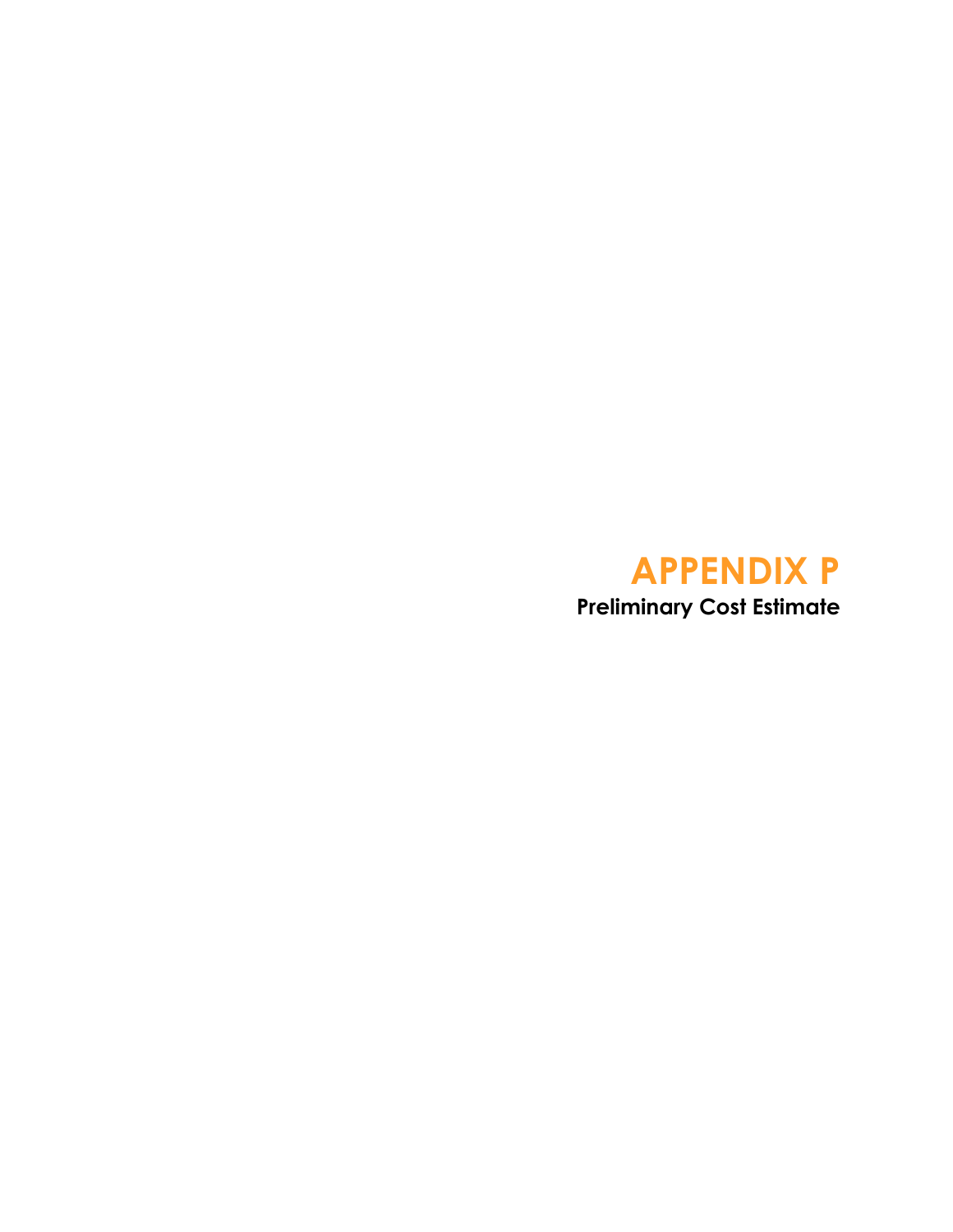## **Courtneypark Drive East Class Environmental Assessment Preliminary Cost Estimate: Interim Design**

| Item                | Description                                                                        | Unit  | <b>Oty</b>     |    | <b>Unit Cost</b>                  |          | <b>Total Cost</b>          |
|---------------------|------------------------------------------------------------------------------------|-------|----------------|----|-----------------------------------|----------|----------------------------|
|                     | Part A - Roadway                                                                   |       |                |    |                                   |          |                            |
| A001                | Earth Excavation (Grading)                                                         | cu.m. | 6,000          | \$ | 25.00                             | \$       | 150,000.00                 |
| A002                | Stripping                                                                          | cu.m. | 800            | \$ | 23.00                             | \$       | 18,400.00                  |
| A003                | Cold In-Place Recycling with Expanded Asphalt<br>(CIREAM)                          | sq.m. | 39,400         | \$ | 20.00                             | \$       | 788,000.00                 |
| A004                | HL1 Surface Course - Existing Roadway                                              | tonne | 5,030          | \$ | 90.00                             | \$       | 452,700.00                 |
| A005                | HDBC Binder Course - Existing Roadway                                              | tonne | 10,190         | \$ | 17.00                             | \$       | 173,230.00                 |
| A006                | HL1 Surface Course - Roadway Widening                                              | tonne | 980            | \$ | 95.00                             | \$       | 93,100.00                  |
| A007                | HDBC Binder Course - Roadway Widening                                              | tonne | 3,590          | \$ | 90.00                             | \$       | 323,100.00                 |
| A008                | Granular A - Roadway Widening                                                      | tonne | 3,670          | \$ | 17.00                             | \$       | 62,390.00                  |
| A009                | Granular B - Roadway Widening                                                      | tonne | 8,020          | \$ | 15.00                             | \$       | 120,300.00                 |
| A010                | Concrete Curb & Gutter                                                             | m     | 3,960          | \$ | 50.00                             | \$       | 198,000.00                 |
| A011                | Concrete Median Islands                                                            | sq.m. | 4,230          | \$ | 60.00                             | \$       | 253,800.00                 |
| A012                | Splash Pad, Including Excavation & Granular Base                                   | sq.m. | 1,700          | \$ | 60.00                             | \$       | 102,000.00                 |
| A013                | Concrete Sidewalk & Transit Pads, Including<br><b>Excavation and Granular Base</b> | sq.m. | 3,670          | \$ | 60.00                             | \$       | 220,200.00                 |
| A014                | Asphalt Multi-Use Pathway, Including Excavation &<br><b>Granular Base</b>          | sq.m. | 2,130          | \$ | 20.00                             | \$       | 42,600.00                  |
| A015                | Pavement Markings, All Types<br>(10cm width equivalent)                            | m     | 5,500          | \$ | 2.00                              | \$       | 11,000.00                  |
| A016                | Replaceable Cast-in-Place Detectable/Tactile<br><b>Warning Surfaces</b>            | sq.m. | 40             | \$ | 50.00                             | \$       | 2,000.00                   |
|                     |                                                                                    |       |                |    | <b>TOTAL PART A</b>               | \$       | 3,010,820.00               |
|                     | Part B - Stormsewer                                                                |       |                |    |                                   |          |                            |
| <b>B001</b>         | Precast Concrete Catchbasin<br>600mm X 600mm                                       | each  | 42             | \$ | 2,000.00                          | \$       | 84,000.00                  |
| B002                | Precast Concrete Catchbasin<br>600mm X 1450mm                                      | each  | 6              | \$ | 3,000.00                          | \$       | 18,000.00                  |
| B003                | 300mm PVC Storm Sewer, Granular Backfill                                           | m     | 500            | \$ | 275.00                            | \$       | 137,500.00                 |
| <b>TOTAL PART B</b> |                                                                                    |       |                |    |                                   |          | 239,500.00                 |
|                     | Part C - Landscaping                                                               |       |                |    |                                   |          |                            |
|                     | C001 Tree Removal                                                                  | each  | 16             | \$ | $50.00$ \$                        |          | 800.00                     |
|                     | C002 Tree Protection Fencing                                                       | each  | 74             | \$ | 100.00                            | \$       | 7,400.00                   |
|                     | C003 Tree Replacement                                                              | each  | 32             | \$ | 350.00                            | \$       | 11,200.00                  |
|                     | C004 Topsoil & Sod                                                                 | sq.m. | 23,400         | \$ | 10.00                             | \$<br>\$ | 234,000.00                 |
| <b>TOTAL PART C</b> |                                                                                    |       |                |    |                                   |          | 253,400.00                 |
|                     | Part D - Signals and Streetlighting                                                |       |                |    |                                   |          |                            |
| D001                | Streetlights - Light Pole                                                          | each  | 38             | \$ | 7,500.00                          | \$       | 285,000.00                 |
| D002                | Streetlights - Hydro / Light Pole<br>D003 Signalized Intersection, Minor           | each  | 5              | \$ | 2,500.00                          | \$       | 12,500.00                  |
|                     |                                                                                    | each  | 3              | \$ | 250,000.00                        | \$       | 750,000.00                 |
|                     |                                                                                    |       |                |    |                                   |          |                            |
| D004                | Signalized Intersection, Major                                                     | each  | $\overline{2}$ | \$ | 400,000.00<br><b>TOTAL PART D</b> | \$<br>\$ | 800,000.00<br>1,847,500.00 |

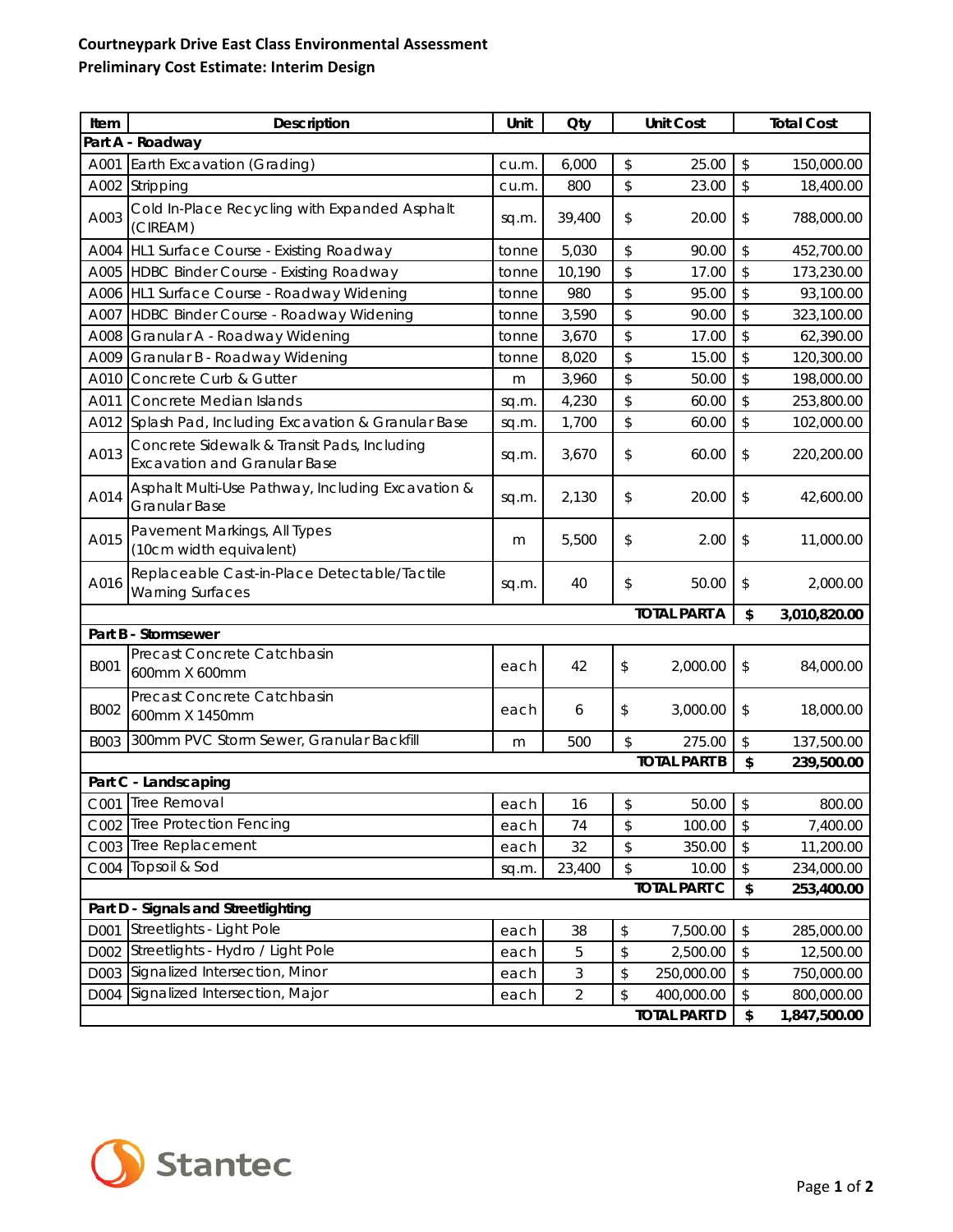## **Courtneypark Drive East Class Environmental Assessment Preliminary Cost Estimate: Interim Design**

| Item                                          | <b>Description</b>                                                   | Unit  | Qty    |    | <b>Unit Cost</b>    |               | <b>Total Cost</b> |  |
|-----------------------------------------------|----------------------------------------------------------------------|-------|--------|----|---------------------|---------------|-------------------|--|
| Part E - Miscellaneous/General                |                                                                      |       |        |    |                     |               |                   |  |
| E001                                          | Mobilization/Demobilization                                          | L.S.  |        | \$ | 350,000.00          | \$            | 350,000.00        |  |
| E002                                          | <b>Construction Staging</b>                                          | L.S.  |        | \$ | 500,000.00          | \$            | 500,000.00        |  |
| E003                                          | <b>Construction Layout</b>                                           | L.S.  |        | \$ | 150,000.00          | \$            | 150,000.00        |  |
|                                               |                                                                      |       |        |    | <b>TOTAL PART E</b> | \$            | 1,000,000.00      |  |
|                                               | Part F - Full Interchange at Highway 410 and Courtneypark Drive East |       |        |    |                     |               |                   |  |
| F001                                          | Earth Excavation (Grading)                                           | cu.m. | 81,250 | \$ | 25.00               | \$            | 2,031,250.00      |  |
| F002                                          | <b>HL1 Surface Course</b>                                            | tonne | 4,050  | \$ | 95.00               | \$            | 384,750.00        |  |
| F003                                          | <b>HDBC Binder Course</b>                                            | tonne | 14,930 | \$ | 90.00               | $\mathcal{L}$ | 1,343,700.00      |  |
| F004                                          | Granular A                                                           | tonne | 15,250 | \$ | 17.00               | \$            | 259,250.00        |  |
| F005                                          | Granular B                                                           | tonne | 33,350 | \$ | 15.00               | \$            | 500,250.00        |  |
| F006                                          | High Mast Light Pole                                                 | each  | 9      | \$ | 135,000.00          | \$            | 1,215,000.00      |  |
| F007                                          | <b>Culvert Extension</b>                                             | m     | 20     | \$ | 4,500.00            | \$            | 90,000.00         |  |
|                                               |                                                                      |       |        |    | <b>TOTAL PART G</b> | \$            | 5,824,200.00      |  |
|                                               |                                                                      |       |        |    |                     |               |                   |  |
| Subtotal                                      |                                                                      |       |        |    |                     |               | 12,175,420.00     |  |
| Contingency Allowance (30%)                   |                                                                      |       |        |    |                     |               | 3,652,630.00      |  |
| Engineering and Contract Administration (12%) |                                                                      |       |        |    |                     |               | 1,899,370.00      |  |
|                                               |                                                                      |       |        |    |                     |               |                   |  |
| <b>TOTAL (Exclusive of HST)</b>               |                                                                      |       |        |    |                     |               | 17,727,420.00     |  |

Note: Excludes utility relocations

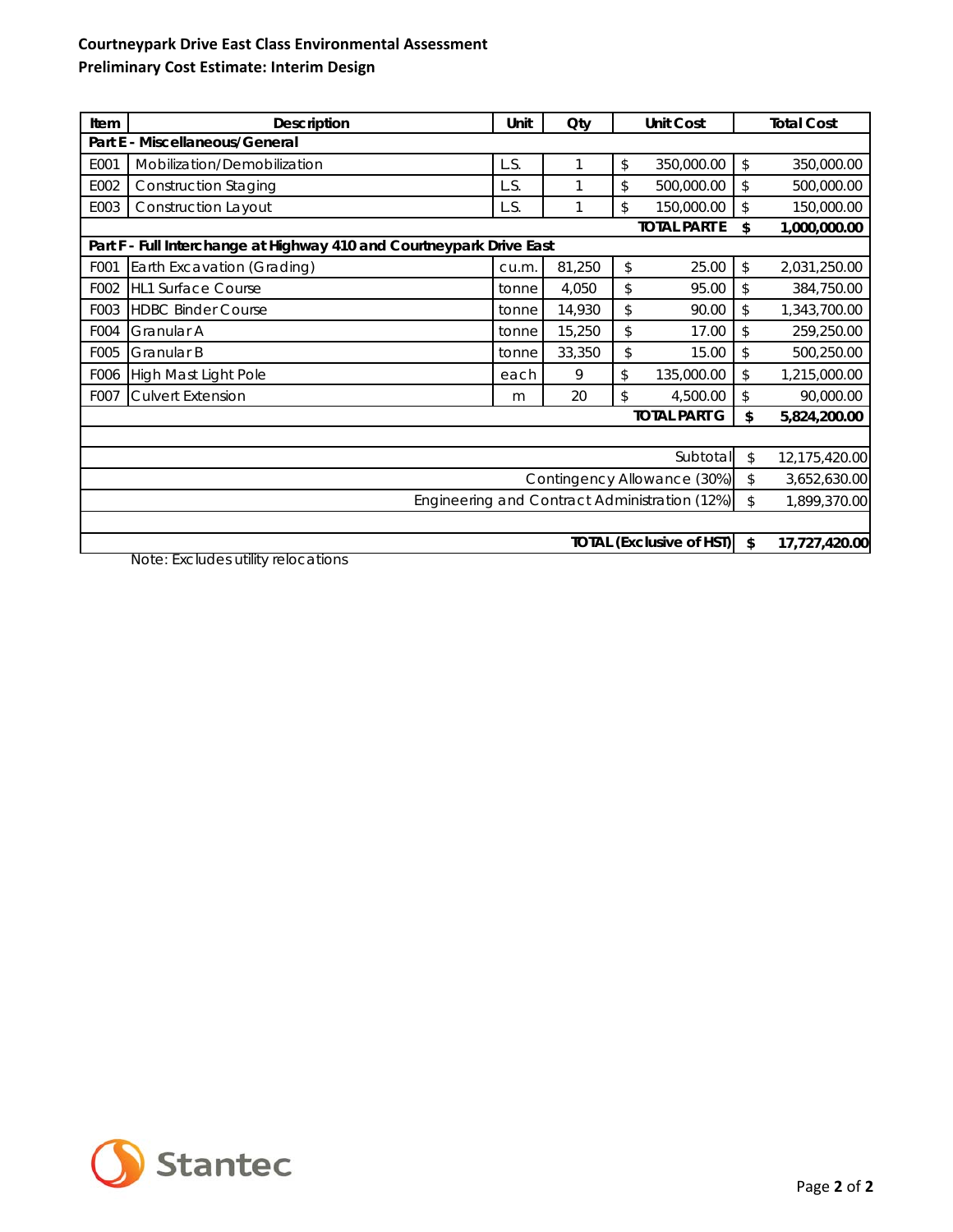## **Courtneypark Drive East Class Environmental Assessment Preliminary Cost Estimate: Ultimate Design**

| Part A - Roadway<br>Earth Excavation (Grading)<br>12,400<br>\$<br>\$<br>A001<br>25.00<br>310,000.00<br>cu.m.<br>\$<br>\$<br>A002<br>Stripping<br>2,500<br>23.00<br>57,500.00<br>cu.m.<br>Cold In-Place Recycling with Expanded Asphalt<br>A003<br>76,500<br>\$<br>20.00<br>1,530,000.00<br>\$<br>sq.m.<br>(CIREAM)<br>\$<br>HL1 Surface Course - Existing Roadway<br>9,760<br>90.00<br>\$<br>A004<br>878,400.00<br>tonne<br>\$<br>\$<br>HDBC Binder Course - Existing Roadway<br>19,780<br>A005<br>17.00<br>336,260.00<br>tonne<br>$\updownarrow$<br>\$<br>HL1 Surface Course - Roadway Widening<br>2,970<br>95.00<br>282,150.00<br>A006<br>tonne<br>\$<br>\$<br>HDBC Binder Course - Roadway Widening<br>A007<br>10,950<br>90.00<br>985,500.00<br>tonne<br>\$<br>\$<br>11,180<br>A008<br>Granular A - Roadway Widening<br>17.00<br>190,060.00<br>tonne<br>$\updownarrow$<br>\$<br>A009<br>Granular B - Roadway Widening<br>24,450<br>15.00<br>366,750.00<br>tonne<br>\$<br>\$<br>A010<br>Concrete Curb & Gutter<br>7,040<br>50.00<br>352,000.00<br>m<br>\$<br>\$<br>A011<br>Concrete Median Islands<br>4,650<br>60.00<br>279,000.00<br>sq.m.<br>\$<br>\$<br>Splash Pad, Including Excavation & Granular Base<br>3,800<br>60.00<br>228,000.00<br>A012<br>sq.m.<br>Concrete Sidewalk & Transit Pads, Including<br>A013<br>7,080<br>\$<br>\$<br>60.00<br>424,800.00<br>sq.m.<br><b>Excavation and Granular Base</b><br>Asphalt Multi-Use Pathway, Including Excavation &<br>A014<br>\$<br>8,240<br>\$<br>20.00<br>164,800.00<br>sq.m.<br>Granular Base<br>Pavement Markings, All Types<br>A015<br>\$<br>2.00<br>\$<br>16,460<br>32,920.00<br>m<br>(10cm width equivalent)<br>Replaceable Cast-in-Place Detectable/Tactile<br>A016<br>70<br>\$<br>\$<br>50.00<br>3,500.00<br>sq.m.<br><b>Warning Surfaces</b><br><b>TOTAL PART A</b><br>\$<br>6,421,640.00<br>Part B - Storm Sewer<br>Adjust Existing Manholes, Valves, CB, etc.<br>B001<br>25<br>\$<br>500.00<br>\$<br>12,500.00<br>each<br>Precast Concrete Catchbasin<br>73<br>\$<br>2,000.00<br>\$<br>146,000.00<br>each<br>600mm X 600mm<br>B002<br>Precast Concrete Catchbasin<br>\$<br>12<br>3,000.00<br>\$<br>36,000.00<br>each<br>600mm X 1450mm<br><b>B003</b><br>300mm PVC Storm Sewer, Granular Backfill<br><b>B004</b><br>\$<br>\$<br>800<br>275.00<br>220,000.00<br>m<br>450mm PVC Storm Sewer, Granular Backfill<br><b>B005</b><br>70<br>\$<br>\$<br>325.00<br>22,750.00<br>m<br>B006 525mm PVC Storm Sewer, Granular Backfill<br>$$\mathfrak{s}$$<br>\$<br>350.00<br>180<br>63,000.00<br>m<br>600mm PVC Storm Sewer, Granular Backfill<br><b>B007</b><br>\$<br>\$<br>90<br>375.00<br>33,750.00<br>m<br>675mm PVC Storm Sewer, Granular Backfill<br><b>B008</b><br>270<br>\$<br>425.00<br>\$<br>114,750.00<br>m<br><b>B009</b><br>750mm PVC Storm Sewer, Granular Backfill<br>\$<br>\$<br>90<br>550.00<br>49,500.00<br>m<br>850mm PVC Storm Sewer, Granular Backfill<br><b>B010</b><br>\$<br>\$<br>110<br>750.00<br>82,500.00<br>m<br>900mm PVC Storm Sewer, Granular Backfill<br>B011<br>\$<br>180<br>\$<br>800.00<br>144,000.00<br>m<br>1050mm PVC Storm Sewer, Granular Backfill<br>B012<br>\$<br>\$<br>90<br>900.00<br>81,000.00<br>m<br><b>TOTAL PART B</b><br>\$<br>1,005,750.00<br>Part C - Landscaping<br>C001 Tree Removal<br>$\,$<br>187<br>50.00<br>\$<br>9,350.00<br>each<br>C002<br><b>Tree Protection Fencing</b><br>\$<br>\$<br>73<br>100.00<br>7,300.00<br>each<br>Tree Replacement<br>C003<br>$\,$<br>\$<br>374<br>350.00<br>130,900.00<br>each<br>C004<br>Topsoil & Sod<br>18,990<br>\$<br>\$<br>189,900.00<br>10.00<br>sq.m.<br><b>TOTAL PART C</b><br>\$<br>337,450.00 | Item | Description | Unit | <b>Oty</b> |  | <b>Unit Cost</b> |  | <b>Total Cost</b> |
|--------------------------------------------------------------------------------------------------------------------------------------------------------------------------------------------------------------------------------------------------------------------------------------------------------------------------------------------------------------------------------------------------------------------------------------------------------------------------------------------------------------------------------------------------------------------------------------------------------------------------------------------------------------------------------------------------------------------------------------------------------------------------------------------------------------------------------------------------------------------------------------------------------------------------------------------------------------------------------------------------------------------------------------------------------------------------------------------------------------------------------------------------------------------------------------------------------------------------------------------------------------------------------------------------------------------------------------------------------------------------------------------------------------------------------------------------------------------------------------------------------------------------------------------------------------------------------------------------------------------------------------------------------------------------------------------------------------------------------------------------------------------------------------------------------------------------------------------------------------------------------------------------------------------------------------------------------------------------------------------------------------------------------------------------------------------------------------------------------------------------------------------------------------------------------------------------------------------------------------------------------------------------------------------------------------------------------------------------------------------------------------------------------------------------------------------------------------------------------------------------------------------------------------------------------------------------------------------------------------------------------------------------------------------------------------------------------------------------------------------------------------------------------------------------------------------------------------------------------------------------------------------------------------------------------------------------------------------------------------------------------------------------------------------------------------------------------------------------------------------------------------------------------------------------------------------------------------------------------------------------------------------------------------------------------------------------------------------------------------------------------------------------------------------------------------------------------------------------------------------------------------------------------------------------------------------------------------------------------------------------------------------------------|------|-------------|------|------------|--|------------------|--|-------------------|
|                                                                                                                                                                                                                                                                                                                                                                                                                                                                                                                                                                                                                                                                                                                                                                                                                                                                                                                                                                                                                                                                                                                                                                                                                                                                                                                                                                                                                                                                                                                                                                                                                                                                                                                                                                                                                                                                                                                                                                                                                                                                                                                                                                                                                                                                                                                                                                                                                                                                                                                                                                                                                                                                                                                                                                                                                                                                                                                                                                                                                                                                                                                                                                                                                                                                                                                                                                                                                                                                                                                                                                                                                                                        |      |             |      |            |  |                  |  |                   |
|                                                                                                                                                                                                                                                                                                                                                                                                                                                                                                                                                                                                                                                                                                                                                                                                                                                                                                                                                                                                                                                                                                                                                                                                                                                                                                                                                                                                                                                                                                                                                                                                                                                                                                                                                                                                                                                                                                                                                                                                                                                                                                                                                                                                                                                                                                                                                                                                                                                                                                                                                                                                                                                                                                                                                                                                                                                                                                                                                                                                                                                                                                                                                                                                                                                                                                                                                                                                                                                                                                                                                                                                                                                        |      |             |      |            |  |                  |  |                   |
|                                                                                                                                                                                                                                                                                                                                                                                                                                                                                                                                                                                                                                                                                                                                                                                                                                                                                                                                                                                                                                                                                                                                                                                                                                                                                                                                                                                                                                                                                                                                                                                                                                                                                                                                                                                                                                                                                                                                                                                                                                                                                                                                                                                                                                                                                                                                                                                                                                                                                                                                                                                                                                                                                                                                                                                                                                                                                                                                                                                                                                                                                                                                                                                                                                                                                                                                                                                                                                                                                                                                                                                                                                                        |      |             |      |            |  |                  |  |                   |
|                                                                                                                                                                                                                                                                                                                                                                                                                                                                                                                                                                                                                                                                                                                                                                                                                                                                                                                                                                                                                                                                                                                                                                                                                                                                                                                                                                                                                                                                                                                                                                                                                                                                                                                                                                                                                                                                                                                                                                                                                                                                                                                                                                                                                                                                                                                                                                                                                                                                                                                                                                                                                                                                                                                                                                                                                                                                                                                                                                                                                                                                                                                                                                                                                                                                                                                                                                                                                                                                                                                                                                                                                                                        |      |             |      |            |  |                  |  |                   |
|                                                                                                                                                                                                                                                                                                                                                                                                                                                                                                                                                                                                                                                                                                                                                                                                                                                                                                                                                                                                                                                                                                                                                                                                                                                                                                                                                                                                                                                                                                                                                                                                                                                                                                                                                                                                                                                                                                                                                                                                                                                                                                                                                                                                                                                                                                                                                                                                                                                                                                                                                                                                                                                                                                                                                                                                                                                                                                                                                                                                                                                                                                                                                                                                                                                                                                                                                                                                                                                                                                                                                                                                                                                        |      |             |      |            |  |                  |  |                   |
|                                                                                                                                                                                                                                                                                                                                                                                                                                                                                                                                                                                                                                                                                                                                                                                                                                                                                                                                                                                                                                                                                                                                                                                                                                                                                                                                                                                                                                                                                                                                                                                                                                                                                                                                                                                                                                                                                                                                                                                                                                                                                                                                                                                                                                                                                                                                                                                                                                                                                                                                                                                                                                                                                                                                                                                                                                                                                                                                                                                                                                                                                                                                                                                                                                                                                                                                                                                                                                                                                                                                                                                                                                                        |      |             |      |            |  |                  |  |                   |
|                                                                                                                                                                                                                                                                                                                                                                                                                                                                                                                                                                                                                                                                                                                                                                                                                                                                                                                                                                                                                                                                                                                                                                                                                                                                                                                                                                                                                                                                                                                                                                                                                                                                                                                                                                                                                                                                                                                                                                                                                                                                                                                                                                                                                                                                                                                                                                                                                                                                                                                                                                                                                                                                                                                                                                                                                                                                                                                                                                                                                                                                                                                                                                                                                                                                                                                                                                                                                                                                                                                                                                                                                                                        |      |             |      |            |  |                  |  |                   |
|                                                                                                                                                                                                                                                                                                                                                                                                                                                                                                                                                                                                                                                                                                                                                                                                                                                                                                                                                                                                                                                                                                                                                                                                                                                                                                                                                                                                                                                                                                                                                                                                                                                                                                                                                                                                                                                                                                                                                                                                                                                                                                                                                                                                                                                                                                                                                                                                                                                                                                                                                                                                                                                                                                                                                                                                                                                                                                                                                                                                                                                                                                                                                                                                                                                                                                                                                                                                                                                                                                                                                                                                                                                        |      |             |      |            |  |                  |  |                   |
|                                                                                                                                                                                                                                                                                                                                                                                                                                                                                                                                                                                                                                                                                                                                                                                                                                                                                                                                                                                                                                                                                                                                                                                                                                                                                                                                                                                                                                                                                                                                                                                                                                                                                                                                                                                                                                                                                                                                                                                                                                                                                                                                                                                                                                                                                                                                                                                                                                                                                                                                                                                                                                                                                                                                                                                                                                                                                                                                                                                                                                                                                                                                                                                                                                                                                                                                                                                                                                                                                                                                                                                                                                                        |      |             |      |            |  |                  |  |                   |
|                                                                                                                                                                                                                                                                                                                                                                                                                                                                                                                                                                                                                                                                                                                                                                                                                                                                                                                                                                                                                                                                                                                                                                                                                                                                                                                                                                                                                                                                                                                                                                                                                                                                                                                                                                                                                                                                                                                                                                                                                                                                                                                                                                                                                                                                                                                                                                                                                                                                                                                                                                                                                                                                                                                                                                                                                                                                                                                                                                                                                                                                                                                                                                                                                                                                                                                                                                                                                                                                                                                                                                                                                                                        |      |             |      |            |  |                  |  |                   |
|                                                                                                                                                                                                                                                                                                                                                                                                                                                                                                                                                                                                                                                                                                                                                                                                                                                                                                                                                                                                                                                                                                                                                                                                                                                                                                                                                                                                                                                                                                                                                                                                                                                                                                                                                                                                                                                                                                                                                                                                                                                                                                                                                                                                                                                                                                                                                                                                                                                                                                                                                                                                                                                                                                                                                                                                                                                                                                                                                                                                                                                                                                                                                                                                                                                                                                                                                                                                                                                                                                                                                                                                                                                        |      |             |      |            |  |                  |  |                   |
|                                                                                                                                                                                                                                                                                                                                                                                                                                                                                                                                                                                                                                                                                                                                                                                                                                                                                                                                                                                                                                                                                                                                                                                                                                                                                                                                                                                                                                                                                                                                                                                                                                                                                                                                                                                                                                                                                                                                                                                                                                                                                                                                                                                                                                                                                                                                                                                                                                                                                                                                                                                                                                                                                                                                                                                                                                                                                                                                                                                                                                                                                                                                                                                                                                                                                                                                                                                                                                                                                                                                                                                                                                                        |      |             |      |            |  |                  |  |                   |
|                                                                                                                                                                                                                                                                                                                                                                                                                                                                                                                                                                                                                                                                                                                                                                                                                                                                                                                                                                                                                                                                                                                                                                                                                                                                                                                                                                                                                                                                                                                                                                                                                                                                                                                                                                                                                                                                                                                                                                                                                                                                                                                                                                                                                                                                                                                                                                                                                                                                                                                                                                                                                                                                                                                                                                                                                                                                                                                                                                                                                                                                                                                                                                                                                                                                                                                                                                                                                                                                                                                                                                                                                                                        |      |             |      |            |  |                  |  |                   |
|                                                                                                                                                                                                                                                                                                                                                                                                                                                                                                                                                                                                                                                                                                                                                                                                                                                                                                                                                                                                                                                                                                                                                                                                                                                                                                                                                                                                                                                                                                                                                                                                                                                                                                                                                                                                                                                                                                                                                                                                                                                                                                                                                                                                                                                                                                                                                                                                                                                                                                                                                                                                                                                                                                                                                                                                                                                                                                                                                                                                                                                                                                                                                                                                                                                                                                                                                                                                                                                                                                                                                                                                                                                        |      |             |      |            |  |                  |  |                   |
|                                                                                                                                                                                                                                                                                                                                                                                                                                                                                                                                                                                                                                                                                                                                                                                                                                                                                                                                                                                                                                                                                                                                                                                                                                                                                                                                                                                                                                                                                                                                                                                                                                                                                                                                                                                                                                                                                                                                                                                                                                                                                                                                                                                                                                                                                                                                                                                                                                                                                                                                                                                                                                                                                                                                                                                                                                                                                                                                                                                                                                                                                                                                                                                                                                                                                                                                                                                                                                                                                                                                                                                                                                                        |      |             |      |            |  |                  |  |                   |
|                                                                                                                                                                                                                                                                                                                                                                                                                                                                                                                                                                                                                                                                                                                                                                                                                                                                                                                                                                                                                                                                                                                                                                                                                                                                                                                                                                                                                                                                                                                                                                                                                                                                                                                                                                                                                                                                                                                                                                                                                                                                                                                                                                                                                                                                                                                                                                                                                                                                                                                                                                                                                                                                                                                                                                                                                                                                                                                                                                                                                                                                                                                                                                                                                                                                                                                                                                                                                                                                                                                                                                                                                                                        |      |             |      |            |  |                  |  |                   |
|                                                                                                                                                                                                                                                                                                                                                                                                                                                                                                                                                                                                                                                                                                                                                                                                                                                                                                                                                                                                                                                                                                                                                                                                                                                                                                                                                                                                                                                                                                                                                                                                                                                                                                                                                                                                                                                                                                                                                                                                                                                                                                                                                                                                                                                                                                                                                                                                                                                                                                                                                                                                                                                                                                                                                                                                                                                                                                                                                                                                                                                                                                                                                                                                                                                                                                                                                                                                                                                                                                                                                                                                                                                        |      |             |      |            |  |                  |  |                   |
|                                                                                                                                                                                                                                                                                                                                                                                                                                                                                                                                                                                                                                                                                                                                                                                                                                                                                                                                                                                                                                                                                                                                                                                                                                                                                                                                                                                                                                                                                                                                                                                                                                                                                                                                                                                                                                                                                                                                                                                                                                                                                                                                                                                                                                                                                                                                                                                                                                                                                                                                                                                                                                                                                                                                                                                                                                                                                                                                                                                                                                                                                                                                                                                                                                                                                                                                                                                                                                                                                                                                                                                                                                                        |      |             |      |            |  |                  |  |                   |
|                                                                                                                                                                                                                                                                                                                                                                                                                                                                                                                                                                                                                                                                                                                                                                                                                                                                                                                                                                                                                                                                                                                                                                                                                                                                                                                                                                                                                                                                                                                                                                                                                                                                                                                                                                                                                                                                                                                                                                                                                                                                                                                                                                                                                                                                                                                                                                                                                                                                                                                                                                                                                                                                                                                                                                                                                                                                                                                                                                                                                                                                                                                                                                                                                                                                                                                                                                                                                                                                                                                                                                                                                                                        |      |             |      |            |  |                  |  |                   |
|                                                                                                                                                                                                                                                                                                                                                                                                                                                                                                                                                                                                                                                                                                                                                                                                                                                                                                                                                                                                                                                                                                                                                                                                                                                                                                                                                                                                                                                                                                                                                                                                                                                                                                                                                                                                                                                                                                                                                                                                                                                                                                                                                                                                                                                                                                                                                                                                                                                                                                                                                                                                                                                                                                                                                                                                                                                                                                                                                                                                                                                                                                                                                                                                                                                                                                                                                                                                                                                                                                                                                                                                                                                        |      |             |      |            |  |                  |  |                   |
|                                                                                                                                                                                                                                                                                                                                                                                                                                                                                                                                                                                                                                                                                                                                                                                                                                                                                                                                                                                                                                                                                                                                                                                                                                                                                                                                                                                                                                                                                                                                                                                                                                                                                                                                                                                                                                                                                                                                                                                                                                                                                                                                                                                                                                                                                                                                                                                                                                                                                                                                                                                                                                                                                                                                                                                                                                                                                                                                                                                                                                                                                                                                                                                                                                                                                                                                                                                                                                                                                                                                                                                                                                                        |      |             |      |            |  |                  |  |                   |
|                                                                                                                                                                                                                                                                                                                                                                                                                                                                                                                                                                                                                                                                                                                                                                                                                                                                                                                                                                                                                                                                                                                                                                                                                                                                                                                                                                                                                                                                                                                                                                                                                                                                                                                                                                                                                                                                                                                                                                                                                                                                                                                                                                                                                                                                                                                                                                                                                                                                                                                                                                                                                                                                                                                                                                                                                                                                                                                                                                                                                                                                                                                                                                                                                                                                                                                                                                                                                                                                                                                                                                                                                                                        |      |             |      |            |  |                  |  |                   |
|                                                                                                                                                                                                                                                                                                                                                                                                                                                                                                                                                                                                                                                                                                                                                                                                                                                                                                                                                                                                                                                                                                                                                                                                                                                                                                                                                                                                                                                                                                                                                                                                                                                                                                                                                                                                                                                                                                                                                                                                                                                                                                                                                                                                                                                                                                                                                                                                                                                                                                                                                                                                                                                                                                                                                                                                                                                                                                                                                                                                                                                                                                                                                                                                                                                                                                                                                                                                                                                                                                                                                                                                                                                        |      |             |      |            |  |                  |  |                   |
|                                                                                                                                                                                                                                                                                                                                                                                                                                                                                                                                                                                                                                                                                                                                                                                                                                                                                                                                                                                                                                                                                                                                                                                                                                                                                                                                                                                                                                                                                                                                                                                                                                                                                                                                                                                                                                                                                                                                                                                                                                                                                                                                                                                                                                                                                                                                                                                                                                                                                                                                                                                                                                                                                                                                                                                                                                                                                                                                                                                                                                                                                                                                                                                                                                                                                                                                                                                                                                                                                                                                                                                                                                                        |      |             |      |            |  |                  |  |                   |
|                                                                                                                                                                                                                                                                                                                                                                                                                                                                                                                                                                                                                                                                                                                                                                                                                                                                                                                                                                                                                                                                                                                                                                                                                                                                                                                                                                                                                                                                                                                                                                                                                                                                                                                                                                                                                                                                                                                                                                                                                                                                                                                                                                                                                                                                                                                                                                                                                                                                                                                                                                                                                                                                                                                                                                                                                                                                                                                                                                                                                                                                                                                                                                                                                                                                                                                                                                                                                                                                                                                                                                                                                                                        |      |             |      |            |  |                  |  |                   |
|                                                                                                                                                                                                                                                                                                                                                                                                                                                                                                                                                                                                                                                                                                                                                                                                                                                                                                                                                                                                                                                                                                                                                                                                                                                                                                                                                                                                                                                                                                                                                                                                                                                                                                                                                                                                                                                                                                                                                                                                                                                                                                                                                                                                                                                                                                                                                                                                                                                                                                                                                                                                                                                                                                                                                                                                                                                                                                                                                                                                                                                                                                                                                                                                                                                                                                                                                                                                                                                                                                                                                                                                                                                        |      |             |      |            |  |                  |  |                   |
|                                                                                                                                                                                                                                                                                                                                                                                                                                                                                                                                                                                                                                                                                                                                                                                                                                                                                                                                                                                                                                                                                                                                                                                                                                                                                                                                                                                                                                                                                                                                                                                                                                                                                                                                                                                                                                                                                                                                                                                                                                                                                                                                                                                                                                                                                                                                                                                                                                                                                                                                                                                                                                                                                                                                                                                                                                                                                                                                                                                                                                                                                                                                                                                                                                                                                                                                                                                                                                                                                                                                                                                                                                                        |      |             |      |            |  |                  |  |                   |
|                                                                                                                                                                                                                                                                                                                                                                                                                                                                                                                                                                                                                                                                                                                                                                                                                                                                                                                                                                                                                                                                                                                                                                                                                                                                                                                                                                                                                                                                                                                                                                                                                                                                                                                                                                                                                                                                                                                                                                                                                                                                                                                                                                                                                                                                                                                                                                                                                                                                                                                                                                                                                                                                                                                                                                                                                                                                                                                                                                                                                                                                                                                                                                                                                                                                                                                                                                                                                                                                                                                                                                                                                                                        |      |             |      |            |  |                  |  |                   |
|                                                                                                                                                                                                                                                                                                                                                                                                                                                                                                                                                                                                                                                                                                                                                                                                                                                                                                                                                                                                                                                                                                                                                                                                                                                                                                                                                                                                                                                                                                                                                                                                                                                                                                                                                                                                                                                                                                                                                                                                                                                                                                                                                                                                                                                                                                                                                                                                                                                                                                                                                                                                                                                                                                                                                                                                                                                                                                                                                                                                                                                                                                                                                                                                                                                                                                                                                                                                                                                                                                                                                                                                                                                        |      |             |      |            |  |                  |  |                   |
|                                                                                                                                                                                                                                                                                                                                                                                                                                                                                                                                                                                                                                                                                                                                                                                                                                                                                                                                                                                                                                                                                                                                                                                                                                                                                                                                                                                                                                                                                                                                                                                                                                                                                                                                                                                                                                                                                                                                                                                                                                                                                                                                                                                                                                                                                                                                                                                                                                                                                                                                                                                                                                                                                                                                                                                                                                                                                                                                                                                                                                                                                                                                                                                                                                                                                                                                                                                                                                                                                                                                                                                                                                                        |      |             |      |            |  |                  |  |                   |
|                                                                                                                                                                                                                                                                                                                                                                                                                                                                                                                                                                                                                                                                                                                                                                                                                                                                                                                                                                                                                                                                                                                                                                                                                                                                                                                                                                                                                                                                                                                                                                                                                                                                                                                                                                                                                                                                                                                                                                                                                                                                                                                                                                                                                                                                                                                                                                                                                                                                                                                                                                                                                                                                                                                                                                                                                                                                                                                                                                                                                                                                                                                                                                                                                                                                                                                                                                                                                                                                                                                                                                                                                                                        |      |             |      |            |  |                  |  |                   |
|                                                                                                                                                                                                                                                                                                                                                                                                                                                                                                                                                                                                                                                                                                                                                                                                                                                                                                                                                                                                                                                                                                                                                                                                                                                                                                                                                                                                                                                                                                                                                                                                                                                                                                                                                                                                                                                                                                                                                                                                                                                                                                                                                                                                                                                                                                                                                                                                                                                                                                                                                                                                                                                                                                                                                                                                                                                                                                                                                                                                                                                                                                                                                                                                                                                                                                                                                                                                                                                                                                                                                                                                                                                        |      |             |      |            |  |                  |  |                   |
|                                                                                                                                                                                                                                                                                                                                                                                                                                                                                                                                                                                                                                                                                                                                                                                                                                                                                                                                                                                                                                                                                                                                                                                                                                                                                                                                                                                                                                                                                                                                                                                                                                                                                                                                                                                                                                                                                                                                                                                                                                                                                                                                                                                                                                                                                                                                                                                                                                                                                                                                                                                                                                                                                                                                                                                                                                                                                                                                                                                                                                                                                                                                                                                                                                                                                                                                                                                                                                                                                                                                                                                                                                                        |      |             |      |            |  |                  |  |                   |
|                                                                                                                                                                                                                                                                                                                                                                                                                                                                                                                                                                                                                                                                                                                                                                                                                                                                                                                                                                                                                                                                                                                                                                                                                                                                                                                                                                                                                                                                                                                                                                                                                                                                                                                                                                                                                                                                                                                                                                                                                                                                                                                                                                                                                                                                                                                                                                                                                                                                                                                                                                                                                                                                                                                                                                                                                                                                                                                                                                                                                                                                                                                                                                                                                                                                                                                                                                                                                                                                                                                                                                                                                                                        |      |             |      |            |  |                  |  |                   |
|                                                                                                                                                                                                                                                                                                                                                                                                                                                                                                                                                                                                                                                                                                                                                                                                                                                                                                                                                                                                                                                                                                                                                                                                                                                                                                                                                                                                                                                                                                                                                                                                                                                                                                                                                                                                                                                                                                                                                                                                                                                                                                                                                                                                                                                                                                                                                                                                                                                                                                                                                                                                                                                                                                                                                                                                                                                                                                                                                                                                                                                                                                                                                                                                                                                                                                                                                                                                                                                                                                                                                                                                                                                        |      |             |      |            |  |                  |  |                   |
|                                                                                                                                                                                                                                                                                                                                                                                                                                                                                                                                                                                                                                                                                                                                                                                                                                                                                                                                                                                                                                                                                                                                                                                                                                                                                                                                                                                                                                                                                                                                                                                                                                                                                                                                                                                                                                                                                                                                                                                                                                                                                                                                                                                                                                                                                                                                                                                                                                                                                                                                                                                                                                                                                                                                                                                                                                                                                                                                                                                                                                                                                                                                                                                                                                                                                                                                                                                                                                                                                                                                                                                                                                                        |      |             |      |            |  |                  |  |                   |
|                                                                                                                                                                                                                                                                                                                                                                                                                                                                                                                                                                                                                                                                                                                                                                                                                                                                                                                                                                                                                                                                                                                                                                                                                                                                                                                                                                                                                                                                                                                                                                                                                                                                                                                                                                                                                                                                                                                                                                                                                                                                                                                                                                                                                                                                                                                                                                                                                                                                                                                                                                                                                                                                                                                                                                                                                                                                                                                                                                                                                                                                                                                                                                                                                                                                                                                                                                                                                                                                                                                                                                                                                                                        |      |             |      |            |  |                  |  |                   |